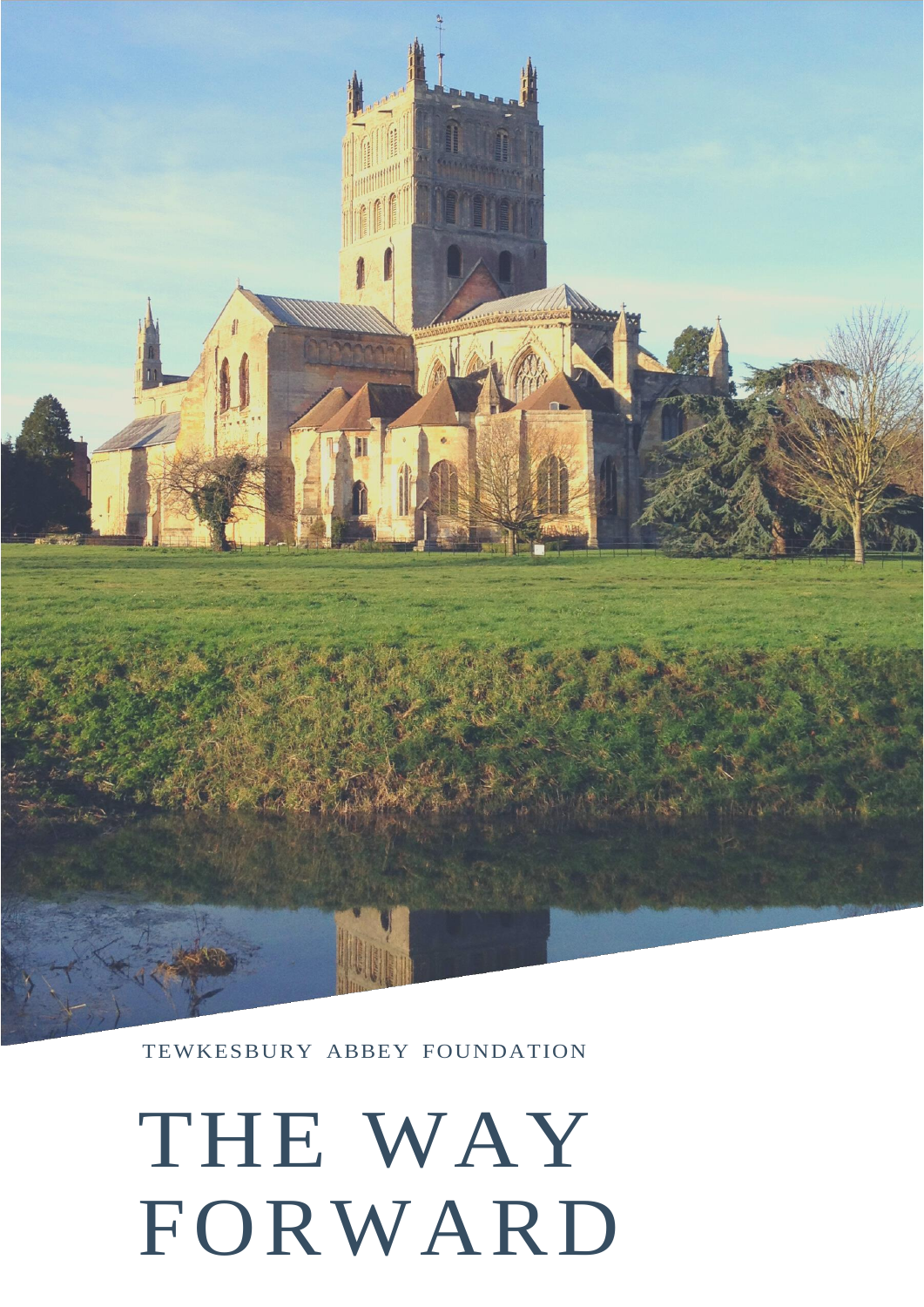

### **TEWKESBURY** ABBEY FOUNDATION

The object of the Foundation is to support Tewkesbury Abbey in the fulfilment of its objectives which are:

### **Mission and Ministry**

To empower Tewkesbury Abbey as a centre of effective Christian mission and ministry in Tewkesbury and beyond.

### **Music and Liturgy**

To uphold and advance Tewkesbury Abbey as a centre of excellence in music and liturgy.

### **Maintenance and Development**

To ensure that the Abbey, its grounds and associated buildings are well maintained, and that development projects are adequately funded.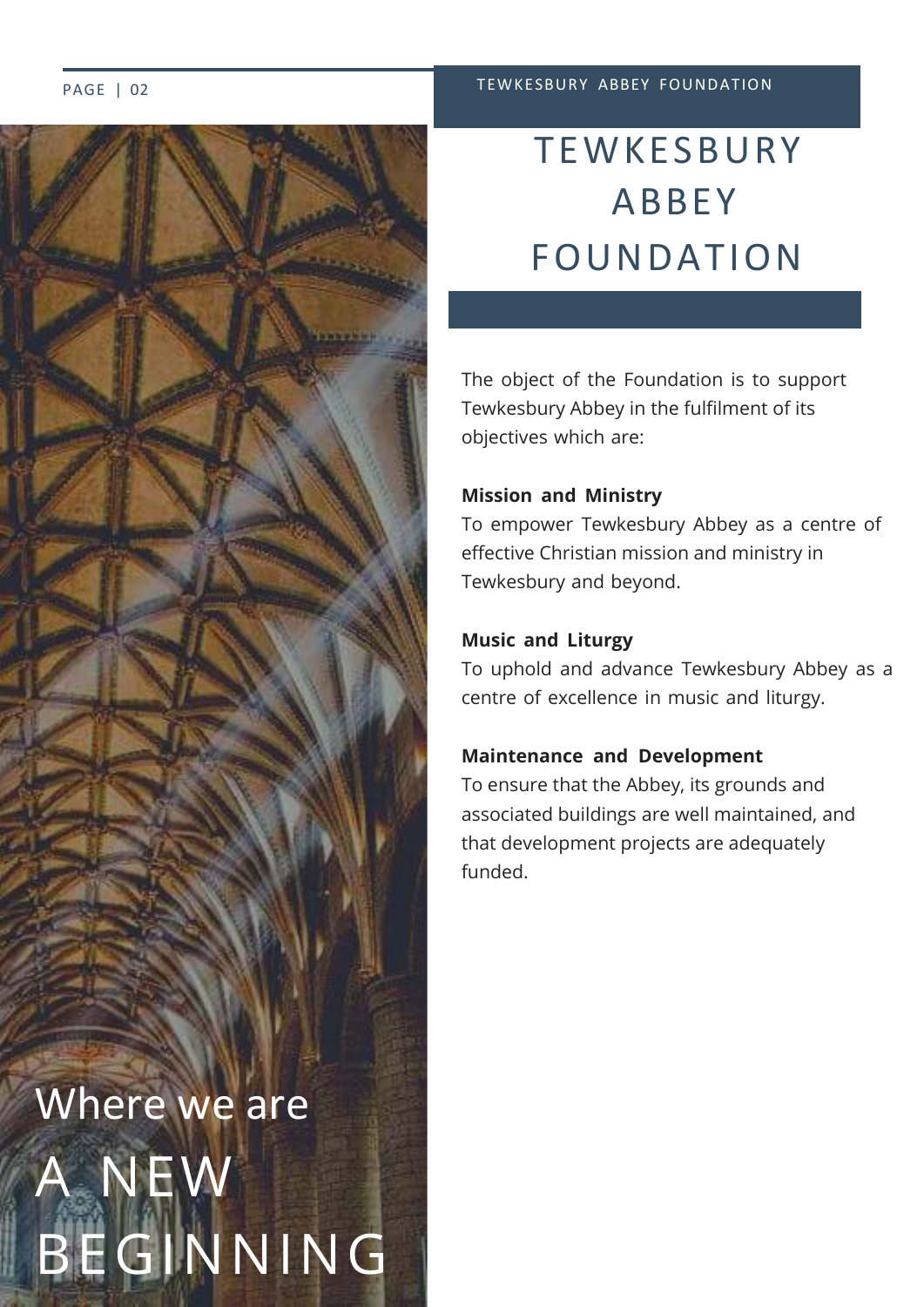### **TEWKESBURY** ABBEY FOUNDATION

A Charitable Incorporated Organisation

Constitution to Charity Commission Guidelines

Governed by its Trustees

A legacy outcome from the 20:21 initiative

**Trustees** Ex-Officio The Vicar of Tewkesbury Abbey and a Church Warden

Chairman - John T. Jeffreys MSc Secretary – Paul D. Hunston LLB Treasurer – Paul D. Charman BMus Fundraising - Jonathan Lancashire MA FCA The Abbey Treasurer

Discussions are in place regarding a President.

Two eminent people have agreed to become Vice-Presidents.

- Angus Scrimgeour
- 

## • Angus Scrimgeour<br>• Edward Gillespie OBE Where We go STRUCTURE

#### PAGE | 03